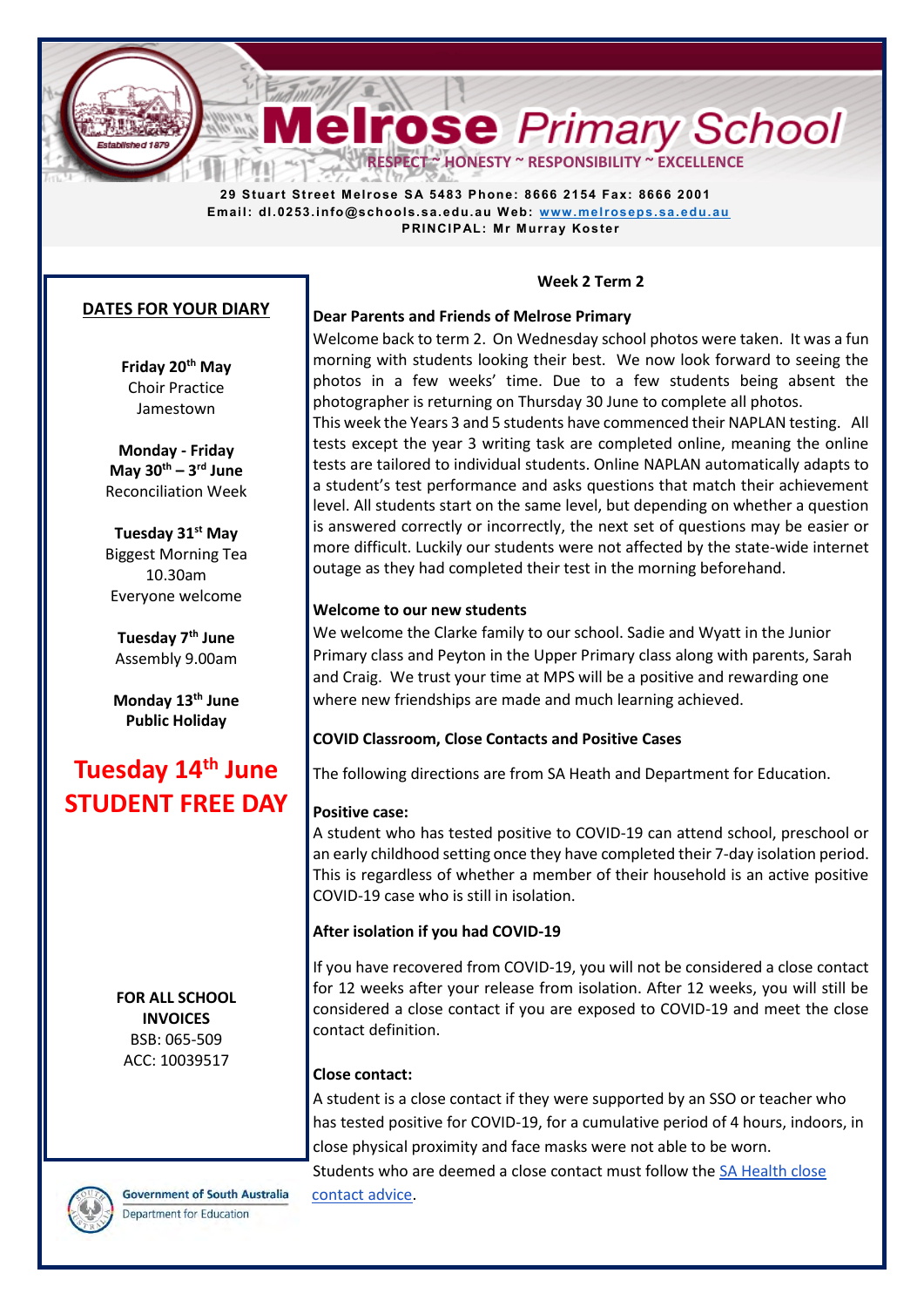## **Classroom contact:**

All students and children (aside from the positive cases) without symptoms can continue attending school, preschool and childcare. No rapid antigen testing (RAT) is required.

If students, children or staff develop any symptoms (even mild), they must not attend school, preschool or childcare. It's recommended they get tested for COVID-19 as soon as possible.

Parents and Families **must** notify the school if their child is a close contact or tests positive and register their positive result with SA Health.

- Mask wearing indoors is strongly recommended by the Department for Education for years 3-6 and mandatory for years 7-12
- If you or your child are close contacts or show symptoms you must register with SA Health for RAT (Rapid Antigen Test) collection
- A child with symptoms must undertake 5 [rapid antigen tests](https://www.sahealth.sa.gov.au/wps/wcm/connect/public+content/sa+health+internet/conditions/infectious+diseases/covid-19/testing+and+tracing/rapid+antigen+testing+rat+for+covid-19) over the 7 days after your exposure date (with at least 24 hours between tests and one test on day 7). It is not our role to police this – we are working on a trust policy.
- If a child is showing symptoms or is unwell please do not send them to school, if they do show signs or symptoms whilst at school, we will contact the family to pick up their child

Please remember we are all trying our best to keep everyone safe.

# **School Crossing Monitor Training**

On the first day back at school this term the Upper Primary class attended in a school monitor crossing training workshop with Senior Constable Nicholas from the South Australia Police Road Safety Division. I believe the students learned some valuable road safety information from this presentation and how to be safe school crossing monitors. Our next step is to seek permission from families for those students who attended the training to become crossing monitors with teacher supervision.

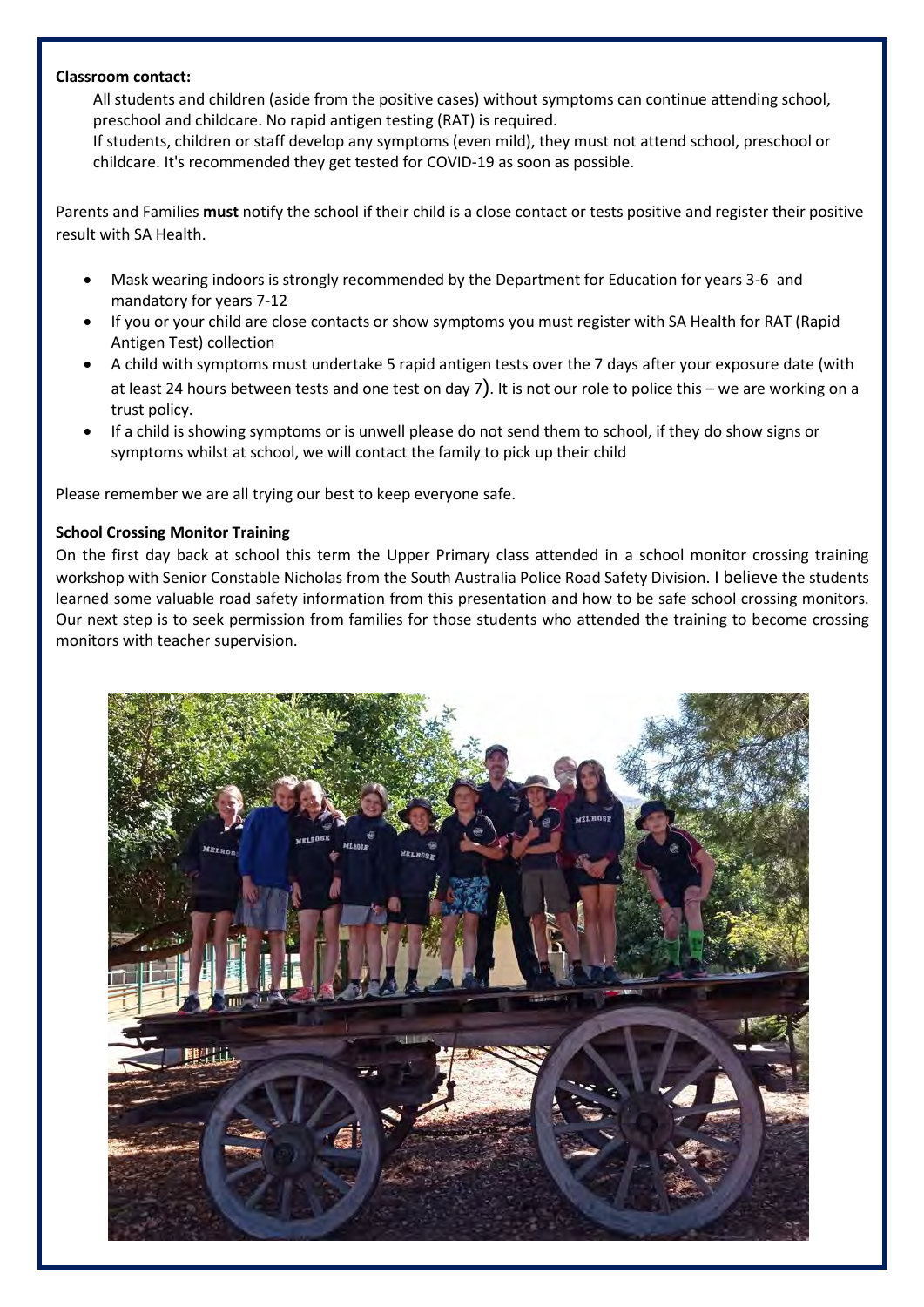#### **SAPSASA Cross Country**

Last Wednesday Anna, Eva, George, Grace, Lily O, Maisie, Olivia, and Myah represented our school at the regional cross-country competition at Wilmington. Well done to our students who competed. We congratulate Olivia and Eva on winning their divisions.

A bigger congratulations to George, Grace, Olivia and Sol who have been selected in the North Eastern SAPSASA/Mid North Zone Cross Country team which will compete at Oakbank in June.

Regards Murray

#### **Melrose Bike Art Competition**

Almost all our students completed works and entered in the art competition presented by Over the Edge Melrose. Students were able to choose their medium and we managed to showcase a variety of techniques. Works were received from all around the state.

Melrose Primary School were winners in all categories we entered. Congratulations to:

R-2 - Maggie

3-4 - Neve

5-6 - Lily O

Our winners collected their prize money from OTE. Well done to all the budding artists.

Ms Wanda





#### **Leadership**

Thursday 5th May saw our year 6 students take part in the GRIP leadership day in Port Augusta together with student leaders from Wilmington Primary. Students took part in lots of high energy, fun filled, engaging task to further their leadership skills in order to prepare for their leadership role in their final year of primary school. Students learned about being a role model, listening to others, showing initiative and having integrity